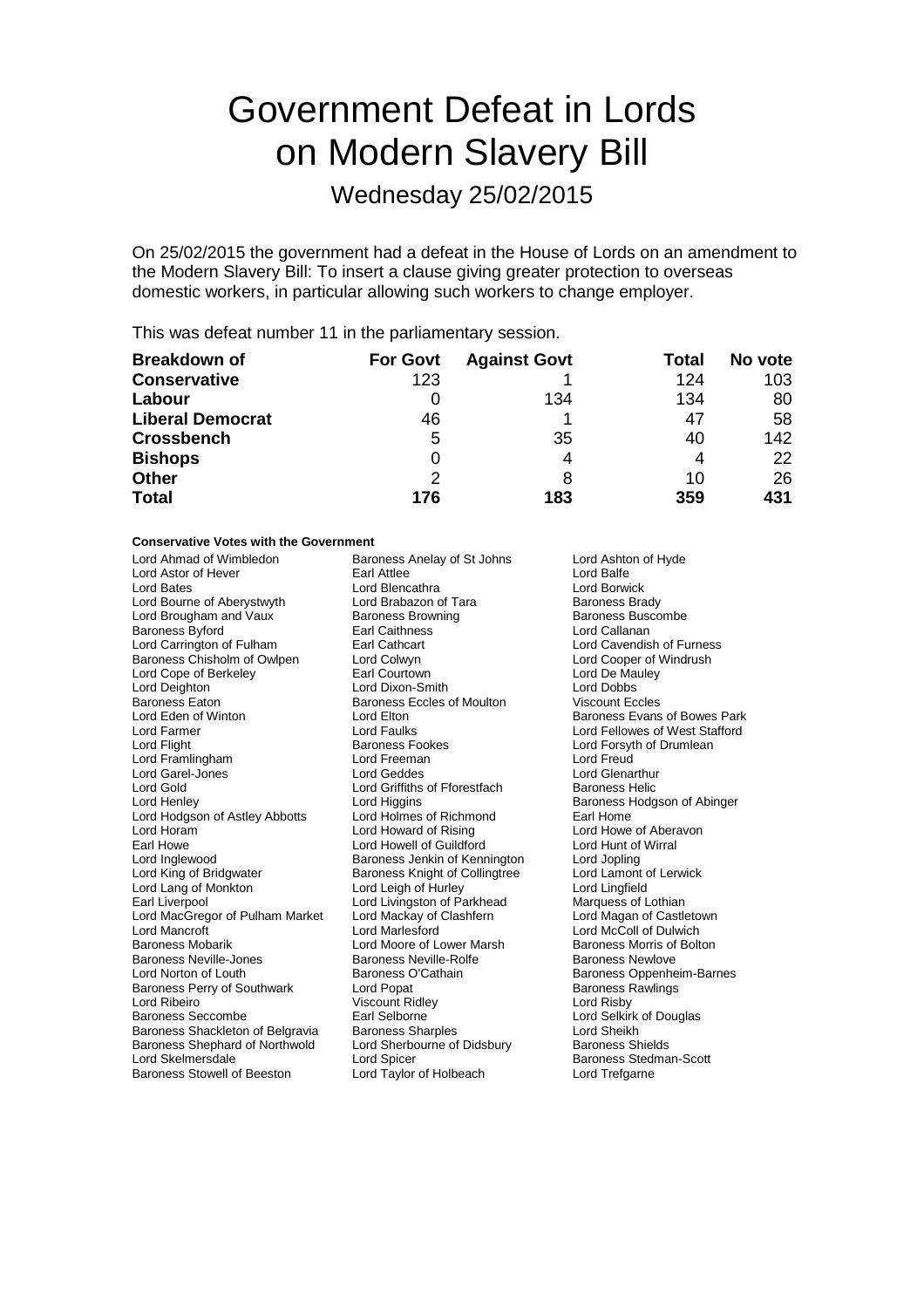Viscount Trenchard Lord Trimble Lord Tugendhat Baroness Verma Lord Wakeham Baroness Warsi Lord Wasserman **Baroness Wheatcroft**<br>
Baroness Williams of Trafford<br>
Baroness Williams of Trafford

Viscount Younger of Leckie

#### **Conservative Votes against the Government** Baroness Hanham

**Labour Votes with the Government**

# **Labour Votes against the Government**<br> **Baroness Adams of Craigielea**Lord Anderson of Swansea

Baroness Billingham Baroness Blackstone Baroness Blackstone Lord Brennan<br>Barone Lord Brennan Lord Bradley The Lord Brennan Lord Brennan Lord Brooke of Alverthorpe<br>
Lord Brookman Lord Campbell-Savours Lord Carter of Coles Lord Brookman Lord Campbell-Savours<br>
Lord Cashman Lord Clark of Windermere Lord Collins of Highbury **Baroness Corston** Baroness Corston Baroness Crawley<br>
Lord Cunningham of Felling **Baroness Corston Baroness Corston Baroness Crawley** Lord Cunningham of Felling Lord Davies of Coity<br>
Baroness Dean of Thornton-le-Fylde Baroness Donaghy Baroness Daroness Drake Baroness Dean of Thornton-le-Fylde<br>Lord Dubs Baroness Dean of Thornton-le-Fylde Baroness I Baroness Farrington of Ribbleton Lord Faulkner<br>Baroness Gale Corp Lord Giddens Baroness Gale The Lord Giddens Container Baroness Golding<br>
Lord Goldsmith Lord Gordon of Strathblane Baroness Goudie Baroness Gould of Potternewton Lord Grantchester **Lord Crocott**<br>
Lord Crocott Lord Harris of Haringey<br>
Lord Harrison Viscount Hanworth Lord Harris of Haringey<br>
Lord Harrison Lord Haworth Baroness Healy of Primrose Hill Baroness Hollis of Heigham Lord Howarth Cord Howarth Cord Howarth Baroness Hollis of Heigham Lord Hoyle Baroness Howells of St Davids Lord Howie of Troon<br>
Lord Hughes of Woodside Lord Hunt of Chesterton Lord Irvine of Lairg Lord Hughes of Woodside Lord Hunt of Chesterton Lord Irvine<br>Baroness Jones of Whitchurch Lord Jones Lord Ludd Baroness Jones of Whitchurch Lord Jones<br>
Lord Kennedy of Southwark Baroness Kennedy of Cradley Lord Kennedy of Southwark **Baroness Kennedy of Cradley** Baroness Kennedy of The Shaws<br>Baroness King of Bow Baroness Kingsmill Baroness Kinnock of Holyhead Baroness King of Bow Baroness Kingsmill Baroness Kinnock of Holyhead<br>
Lord Kinnock Core Core Kingsmill Baroness Kingsmill Baroness Kinnock of Weymouth Baroness Lawrence of Clarendon Lord Layard<br>
Baroness Liddell of Coatdyke Lord Liddle Lord Liddle Baroness Lister of Burtersett Baroness Liddell of Coatdyke Lord Liddle Lord All Baroness Lister of E<br>Lord Macdonald of Tradeston Baroness Mallalieu Baroness Massey of Darwen Lord Maxton<br>
Lord McConnell of Glenscorrodale Baroness McDonagh Lord McConnell of Glenscorrodale Baroness McDonagh Lord McFall of Baroness McDonagh Lord McFall of Alcluithell<br>Baroness McIntosh of Hudnall Lord Mendelsohn Baroness McIntosh of Hudnall Lord Mendelsohn<br>
Lord Monks Cord Mendelsohn Cord Morris of Handsworth<br>
Lord Morris of Handsworth Lord Monks Baroness Morgan of Ely<br>Lord Monks Baroness Morgan of Ely<br>Baroness Nye Lord Morris of Aberavon **Baroness Nye** Lord O'Neill of Clackmannan<br>
Lord Patel of Blackburn **Baroness Pitkeathley** Lord Ponsonby of Shulbrede Lord Patel of Blackburn Baroness Pitkeathley Lord Ponsonby of Shulbrede Lord Prescott Baroness Prosser Baroness Quin Lord Radice<br>
Lord Reid of Cardowan<br>
Lord Reid of Cardowan<br>
Lord Richard Lord Reid of Cardowan Lord Richard Corporation Corporation Corporation Corporation Corporation Corporation Corporation Corporation Lord Robertson of Port Ellen Lord Rowlands Corporation Corporation Corporation Corporation Lord Rooker Lord Rosser Lord Rosser<br>
Lord Rowlands Lord Sawyer Lord Sawyer Baroness Scotl Baroness Royall of Blaisdon and Lord Sawyer **Baroness Scotland of Asthal**<br>Baroness Sherlock **Baroness** Smith of Basildon Baroness Sherlock **Viscount Simon** Baroness Smith of Basildon<br>
Lord Snape **Baroness** Symons of Vernha Lord Temple-Morris **Communist Communist Communist Communist Communist Communist Communist Communist Communist Communist Communist Communist Communist Communist Communist Communist Communist Communist Communist Communist Co** Lord Warner **Lord Watson of Invergowrie** Baroness Wheeler<br>
Baroness Whitaker **Lord Whitty** Cord Whitty **Baroness Wilkins** Baroness Whitaker **Lord Whitt**<br>
Lord Williams of Elvel **Lord Wills** 

Baroness Adams of Craigielea Lord Anderson of Swansea Baroness Armstrong of Hill Top<br>Lord Bach Baroness Bakewell Baroness Hakewell Lord Bassam of Brighton Lord Bach Baroness Bakewell Lord Bassam of Brighton Lord Clark of Windermere Lord Clarke of Hampstead<br>
Baroness Corston<br>
Baroness Crawley Lord Gordon of Strathblane Baroness Goudie<br>
Lord Grantchester
Baroness Counter Lord Kirkhill Lord Knight of Weymouth<br>
Lord Layard Lord Lea of Crondall Lord Macdonald of Tradeston Baroness Mallalieu<br>
Lord Maxton Lord McAvoy<br>
Baroness McDonagh Lord McFall of Alcluith Lord Williams of Elvel **Lord Wills** Lord Wills **Lord Williams Community** Lord Woolmer of Leeds<br> **Baroness Worthington** Lord Young of Norwood Green Lord Young of Norwood Green

Lord Elder<br>
Lord Faulkner of Worcester<br>
Lord Foster of Bishop Auckland Lord Haworth **Exercise Chilton** Baroness Hayter of Kentish Town<br>Baroness Hollis of Heigham **Baroness Hollish Contains Town** Lord Soley **Concess** Symons of Vernham Dean<br>
Baroness Thornton **Baroness** Lord Touhig **Baroness Wall of New Barnet** 

# **Liberal Democrat Votes with the Government**

Baroness Humphreys **Baroness Janke**<br> **Example Baroness Jolly**<br>
Lord Kirkwood of Kirkhope Baroness Kramer

Baroness Benjamin Lord Burnett Lord Clement-Jones Lord German **Lord Goddard of Stockport** Baroness Gren<br>Baroness Humphrevs **Baroness Janke** Baroness Jolly Lord Kirkwood of Kirkhope

Baroness Bakewell of Hardington Mandeville Lord Cotter **Lord Dykes** Lord Dykes Baroness Garden of Frognal<br>
Lord German **Lord Goddard of Stockport** Baroness Grender